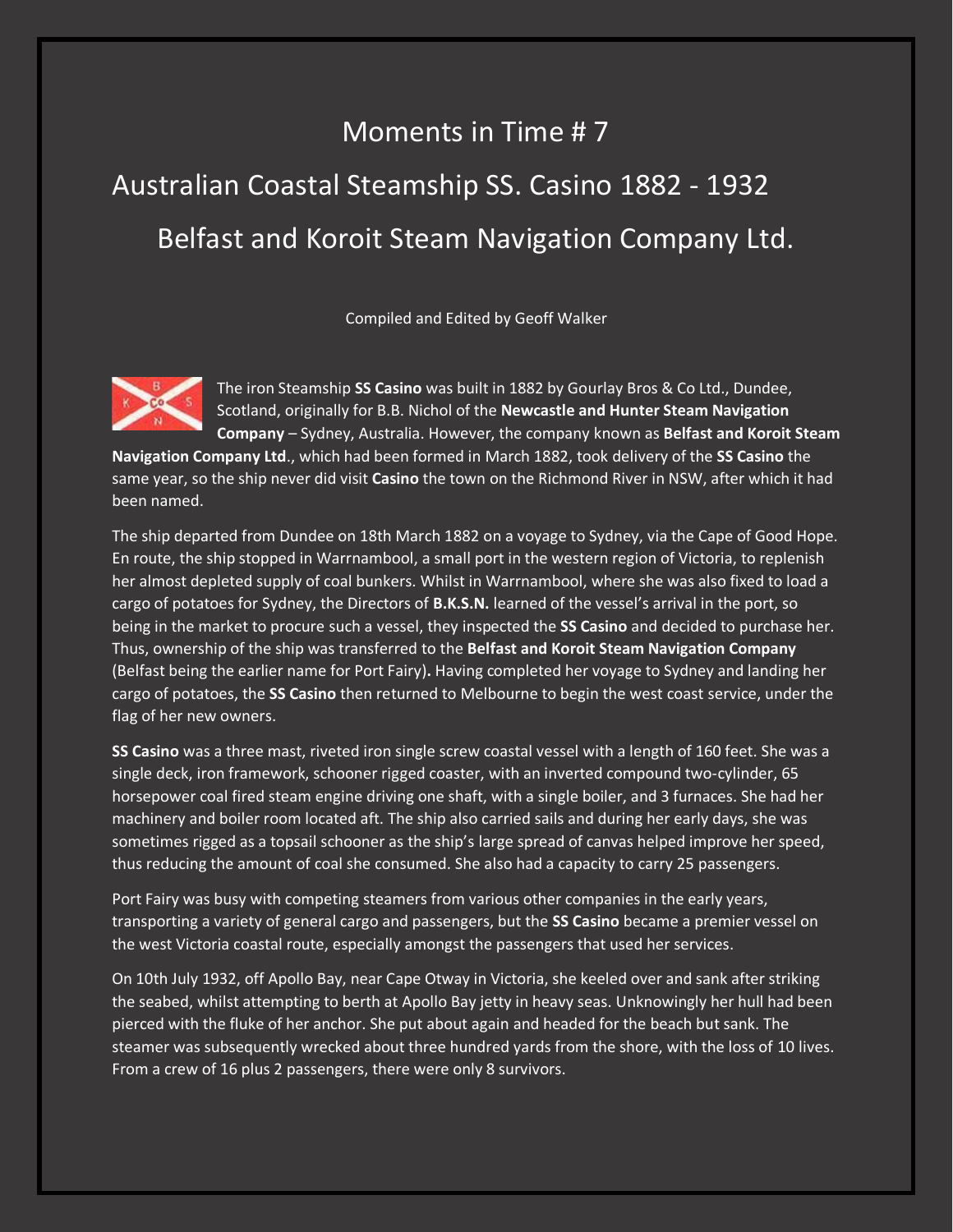The ship had become renowned for her longevity of service to Victoria's western coastal trade - sadly meeting her demise on the eve of celebrating her 50th anniversary. The ship had a colorful history, spanning some 2500 voyages



Left, the **SS Casino**, following the removal of her center Mast. She had been modified sometime during 1924, at which time the central Mast was removed

The Belfast and Koroit Steam Navigation Company also operated several other ships in Australian coastal services; Casino (1882- 1932), Bellinger (1884-1887), Dawn (1885- 1896), Coramba (1932-1934) and Wannon (1935-1939

(unknown photographer)



(Port Fairy Historical Society Museum)

An early photo of **SS Casino** at Port Fairy, Victoria, prior to 1924 as the ship still has 3 masts. Due to her size, navigating **SS Casino** in the narrow river was hazardous and incidents were not unknown. The steamer had several brushes with disaster; it collided with another ship off Point Gellibrand, ran aground on a reef near Grey River, and was beached at Warrnambool while entering Lady Bay, during a power blackout. Following each incident, the steamer was repaired and returned to its West Coast service.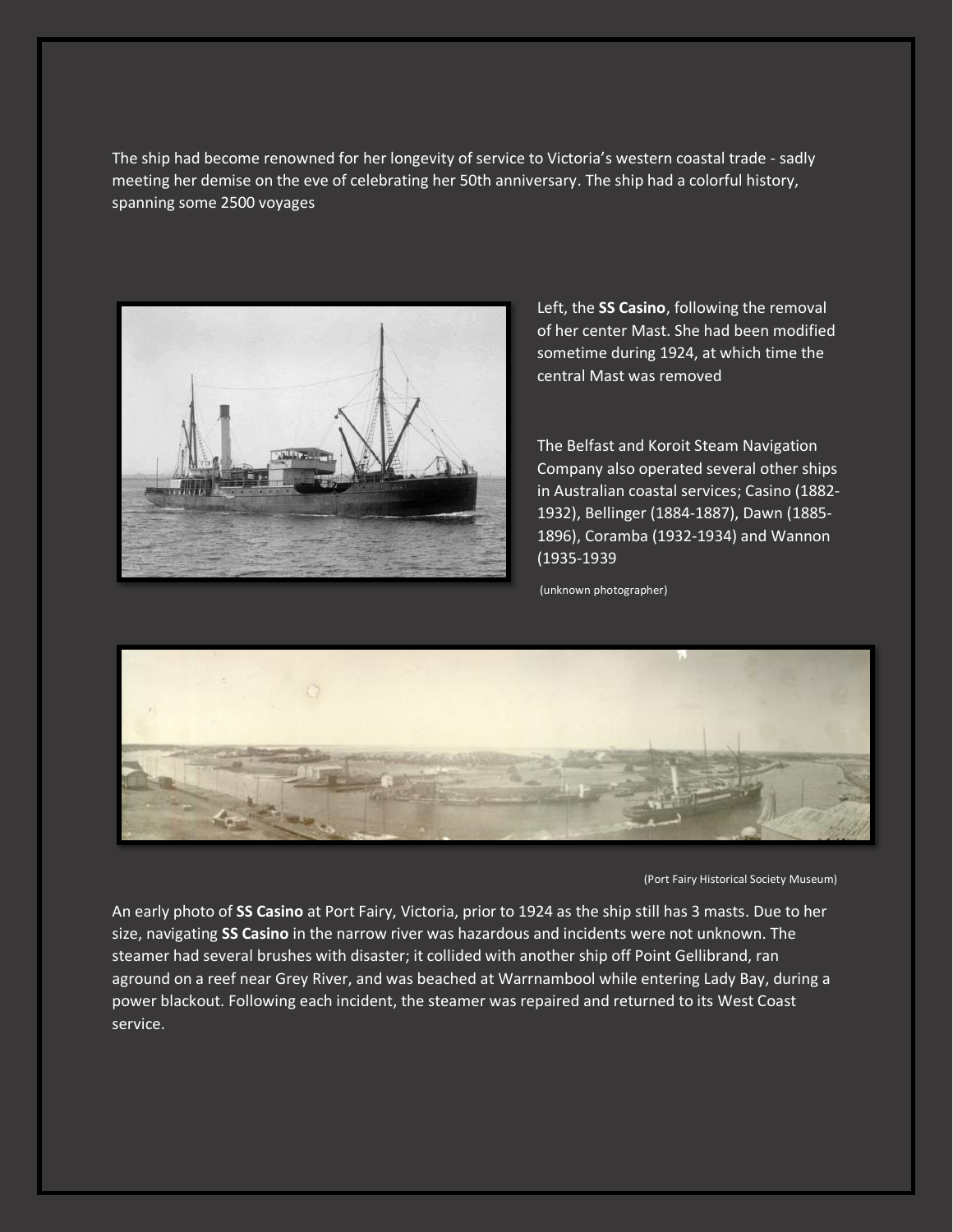

A Memorial for the SS Casino at Port Fairy. A bluestone cairn supporting the Casino's propeller and the town wreck bell. On one side a bronze plaque carries the names of all ten lives lost, on the other side is a bronze plaque marking the 100th anniversary of her registration, dedicated in 1982

(Port Fairy Historical Society Museum)



An interesting vintage photograph showing the **SS Casino** approaching the Victorian coast, presumably approaching Apollo Bay and Port Fairy. Note that the vessel still retains its central Mast, so the photo must be dated prior to 1924 when the center mast was removed.

(unknown photographer)

Following their catastrophic loss, the Belfast and Koroit Steam Navigation Company stopped its vessels from using Apollo Bay as a port. The loss of **SS Casino** was a death knell to coastal cargo and passenger transport in Victoria generally, when only a few years later in 1936, their steamer **Coramba** whilst on a passage from Port Fairy to Melbourne disappeared without trace and loss of 34 crew, in a fierce gale. The Belfast and Koroit S. N. Co ceased to operate in 1939 with the advent of road transport and communications. The **SS Casino** was a grand little ship that served the State of Victoria very well over a prolonged period. Regrettably, she met an undignified end, but nevertheless her memory continues to live on in local history and, nostalgia as well as being a very fitting "Moment in Time".